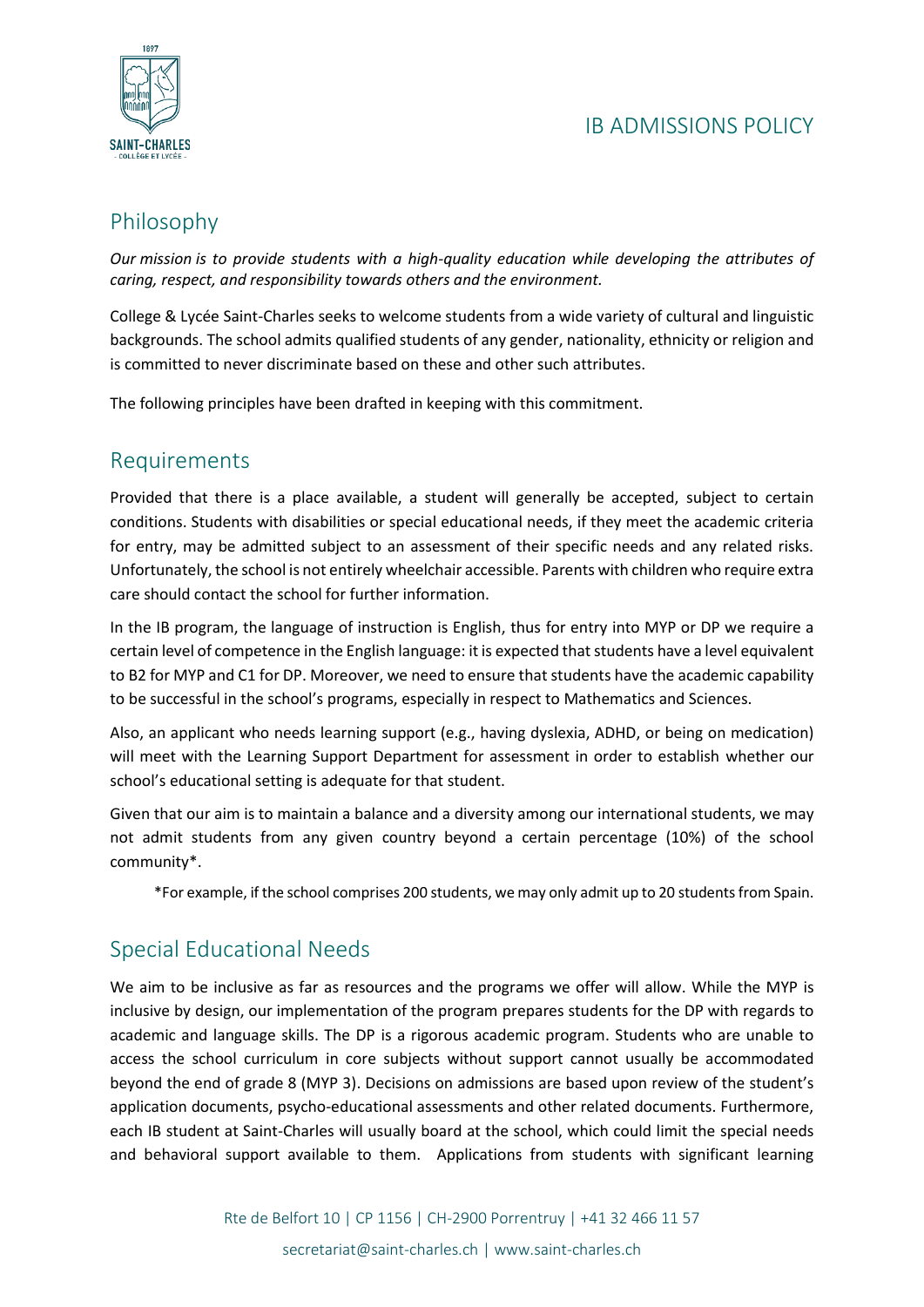difficulties are reviewed carefully to determine whether the school can or cannot fully meet the student's needs.

## Application forms

We require all applicants to complete an application form. The admission fee is CHF 3,000. It covers the administrative costs for the admission process and is non-refundable. Any other indemnities for breach of contract are expressly reserved.

#### Student records

The school accepts student records in French or English. If the language of the report is neither in French nor English, it must be officially translated. These records include reports, transcripts or results of standardized tests and any report by a counselor or psychologist. The school reserves the right to contact the applicant's previous school prior to acceptance.

#### Admission tests, interviews and campus visit

The school requires academic testing before admittance.

To enter our IB programs, both MYP and DP students are required to sit tests in English and Math. The English test is designed to ensure that students can access the curriculum. The Math test is a diagnostic test to inform teachers on the knowledge and skills students have acquired up to that point and, in DP, to ensure they can meet the academic rigor of the program.

In addition to testing, an interview with the director of the school and the head of international admissions – on the school's premises or via videoconferencing – is required. A visit of the school campus is also required prior to admission.

There are no additional requirements for an internal MYP 5 student to move to DP year 1; however, the MYP Coordinator and DP Coordinator will evaluate each candidate and determine if the Diploma Program is a suitable placement.

#### Decisions on admissions

Final admission is decided only after the academic testing, evaluation and interview process.

National and European students within the Schengen Area can enter the school once the invoice is paid for the first term.

Non-European international students must follow the following procedure:

Upon admission to enter Saint-Charles, a letter of acceptance is sent by the school to the student's family or to the agency, along with the invoice for the first term. Once proof of payment is received by the school's accounting department, the visa application process can begin. The family needs to go to the Swiss embassy in their respective country\* with both the school's acceptance letter and proof of payment of the first invoice and follow the visa instructions as set by the embassy. The visa requirements can be found on the embassy's website.